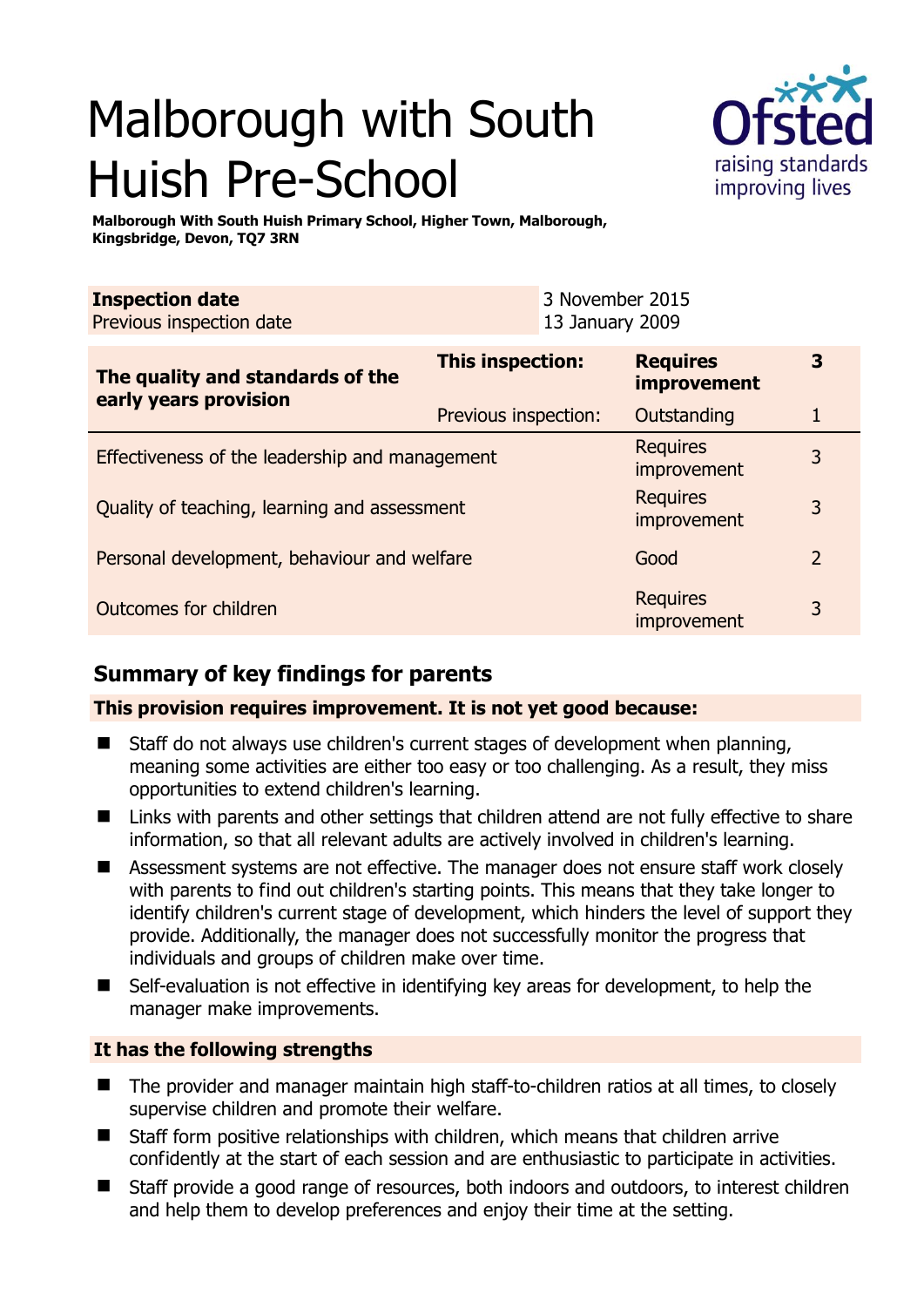# **What the setting needs to do to improve further**

#### **To meet the requirements of the Early Years Foundation Stage the provider must:**

|                                                                                                                                                                                                                                                                  | <b>Due Date</b> |
|------------------------------------------------------------------------------------------------------------------------------------------------------------------------------------------------------------------------------------------------------------------|-----------------|
| provide appropriate challenge and engagement through planned<br>activities that match the learning needs of individual children                                                                                                                                  | 18/12/2015      |
| share regular and detailed information with parents and other<br>settings that children attend to initiate a two-way flow of<br>information regarding children's learning and development                                                                        | 18/12/2015      |
| develop assessment arrangements to monitor any patterns in<br>learning between individuals and groups of children, involve<br>parents in identifying children's starting points, and enable staff to<br>get to know children quickly and improve their outcomes. | 18/12/2015      |

## **To further improve the quality of the early years provision the provider should:**

■ develop self-evaluation processes to identify key areas for improvement and how to address them.

## **Inspection activities**

- The inspector observed children's play indoors and outdoors.
- The inspector completed a joint observation with the provider.
- The inspector spoke with children, parents and staff at appropriate times during the inspection.
- $\blacksquare$  The inspector held a meeting with the provider.
- The inspector sampled a variety of documentation, including children's development records, staff's qualifications and suitability checks.

## **Inspector**

Sarah Madge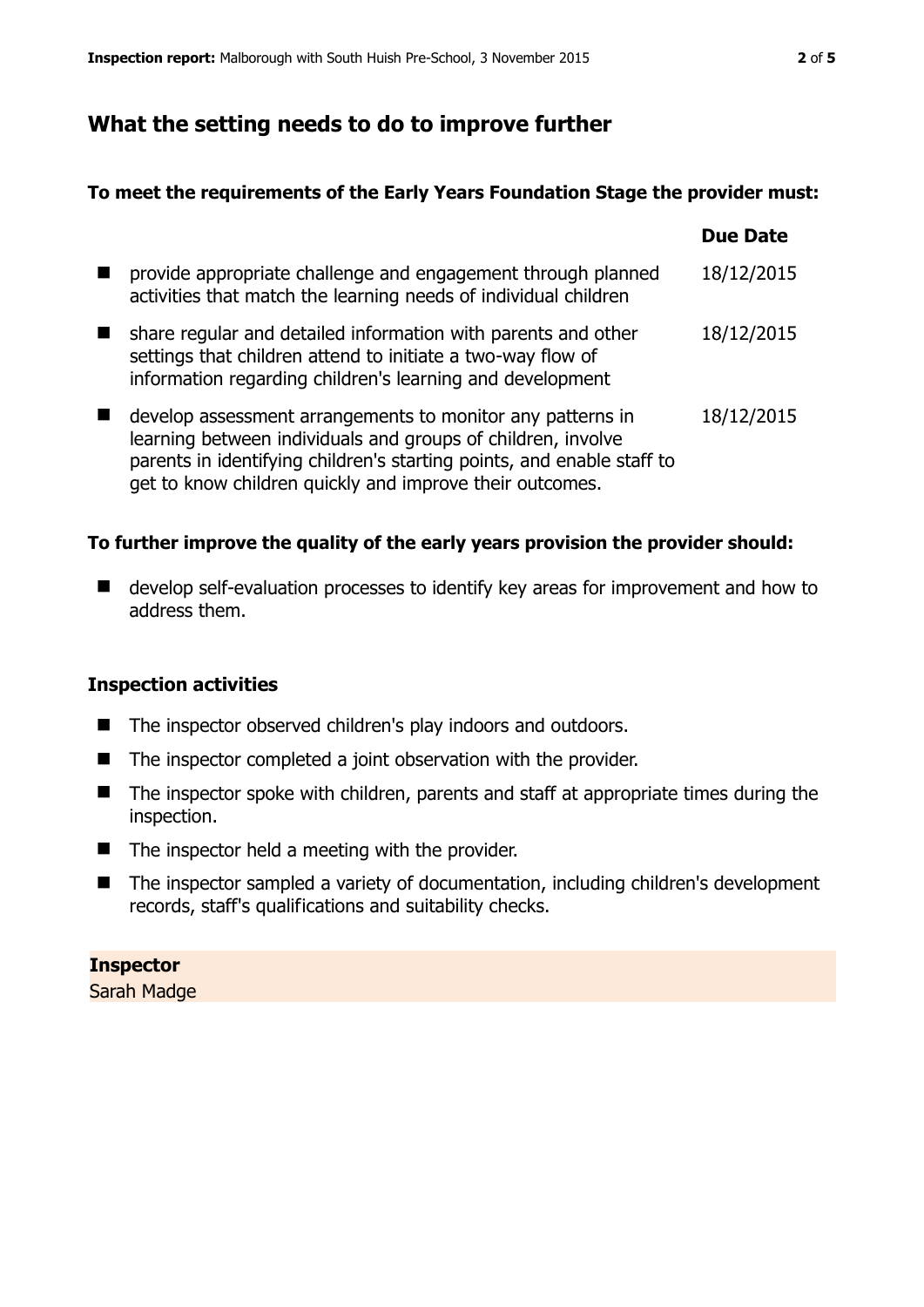# **Inspection findings**

#### **Effectiveness of the leadership and management requires improvement**

Safeguarding is effective. Managers and staff understand their responsibility to protect children if they have a concern about a child's welfare. However, the provider has not informed Ofsted of all changes to committee members or ensured that all committee members complete relevant suitability checks. This has no impact on children's welfare because committee members do not have unsupervised contact with children. Staff receive suitable support through regular meetings with the manager, which includes identifying their individual training needs. Recent training has increased staff confidence to begin to use numbers and counting in everyday tasks and routines. Self-evaluation is not fully effective. Although the manager identifies some areas for improvement, she has not addressed the recommendation raised at the last inspection to develop partnerships with parents. Additionally, there are no robust systems in place to monitor any patterns in learning between individuals and groups of children.

#### **Quality of teaching, learning and assessment requires improvement**

Staff are unable to effectively plan activities that match children's development from the start, and do not involve parents when identifying children's stage of learning. Staff make regular assessments of children's progress but do not always focus sufficiently on individual children's learning needs when planning activities to provide appropriate challenge. For example, they do not encourage children to count beyond three during activities. Although staff supply parents with some information about what their children learn, they do not provide sufficient detail so parents can extend their children's learning at home. Similarly, they do not share this information with other settings that children attend. This means that staff cannot plan consistent learning experiences. Nonetheless, staff model language well and make good use of questions to extend children's thinking skills and encourage them to participate in discussion.

## **Personal development, behaviour and welfare are good**

Children demonstrate they are comfortable in their surroundings. They make friends and play well together. For example, a child calls for help as part of their imaginative game and several other children rush to help and join in. Staff are calm and consistent when reminding children of the boundaries, which helps children to understand staff's expectations of them. This means that children behave well. Children are developing independence and enjoy participating in small tasks, such as chopping fruits during snack time. Staff promote positive personal hygiene procedures and are good role models.

#### **Outcomes for children require improvement**

Children make steady progress in their learning and development in relation to their starting points. They acquire the basic skills required for the move to school.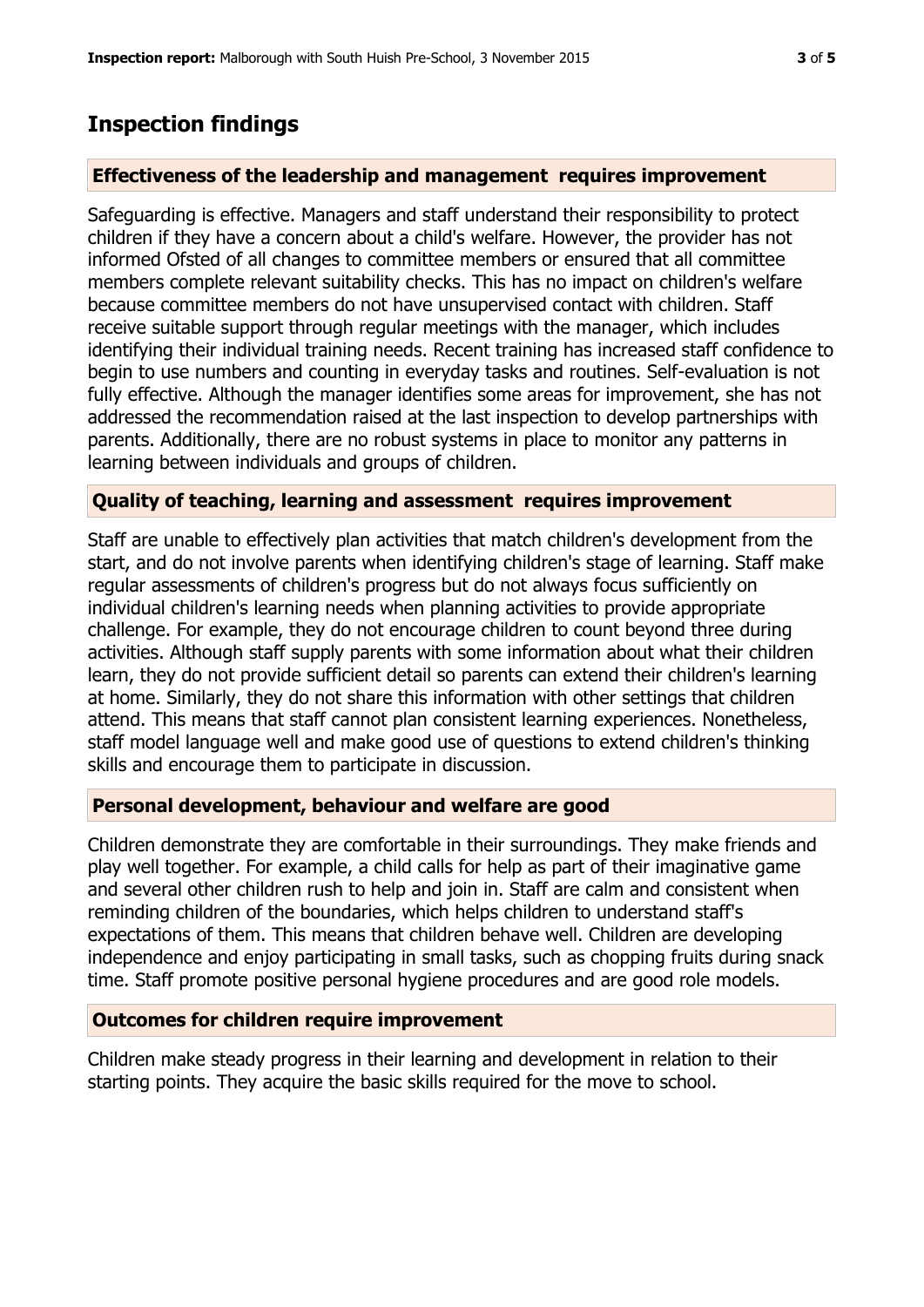# **Setting details**

| Unique reference number       | EY310820                                            |
|-------------------------------|-----------------------------------------------------|
| <b>Local authority</b>        | Devon                                               |
| <b>Inspection number</b>      | 827178                                              |
| <b>Type of provision</b>      | Full-time provision                                 |
| Day care type                 | Childcare - Non-Domestic                            |
| Age range of children         | $2 - 4$                                             |
| <b>Total number of places</b> | 16                                                  |
| Number of children on roll    | 20                                                  |
| <b>Name of provider</b>       | Malborough with South Huish Pre-School<br>Committee |
| Date of previous inspection   | 13 January 2009                                     |
| <b>Telephone number</b>       | 07967 604619                                        |

Malborough with South Huish Pre-school registered in 2005 and operates from the grounds of Malborough and South Huish Primary School, Devon. The setting is open from 9am to 3.30pm on Monday to Thursday and from 9am to 1pm on Friday, term time only. The group is run by a voluntary committee made up of parents. There are four members of staff who work with the children, in addition to the manager. The manager holds a relevant qualification at level 4 and three members of staff hold relevant qualifications at level 3.

This inspection was carried out by Ofsted under sections 49 and 50 of the Childcare Act 2006 on the quality and standards of provision that is registered on the Early Years Register. The registered person must ensure that this provision complies with the statutory framework for children's learning, development and care, known as the Early Years Foundation Stage.

Any complaints about the inspection or the report should be made following the procedures set out in the guidance 'Complaints procedure: raising concerns and making complaints about Ofsted', which is available from Ofsted's website: www.gov.uk/government/organisations/ofsted. If you would like Ofsted to send you a copy of the guidance, please telephone 0300 123 4234, or email enquiries@ofsted.gov.uk.